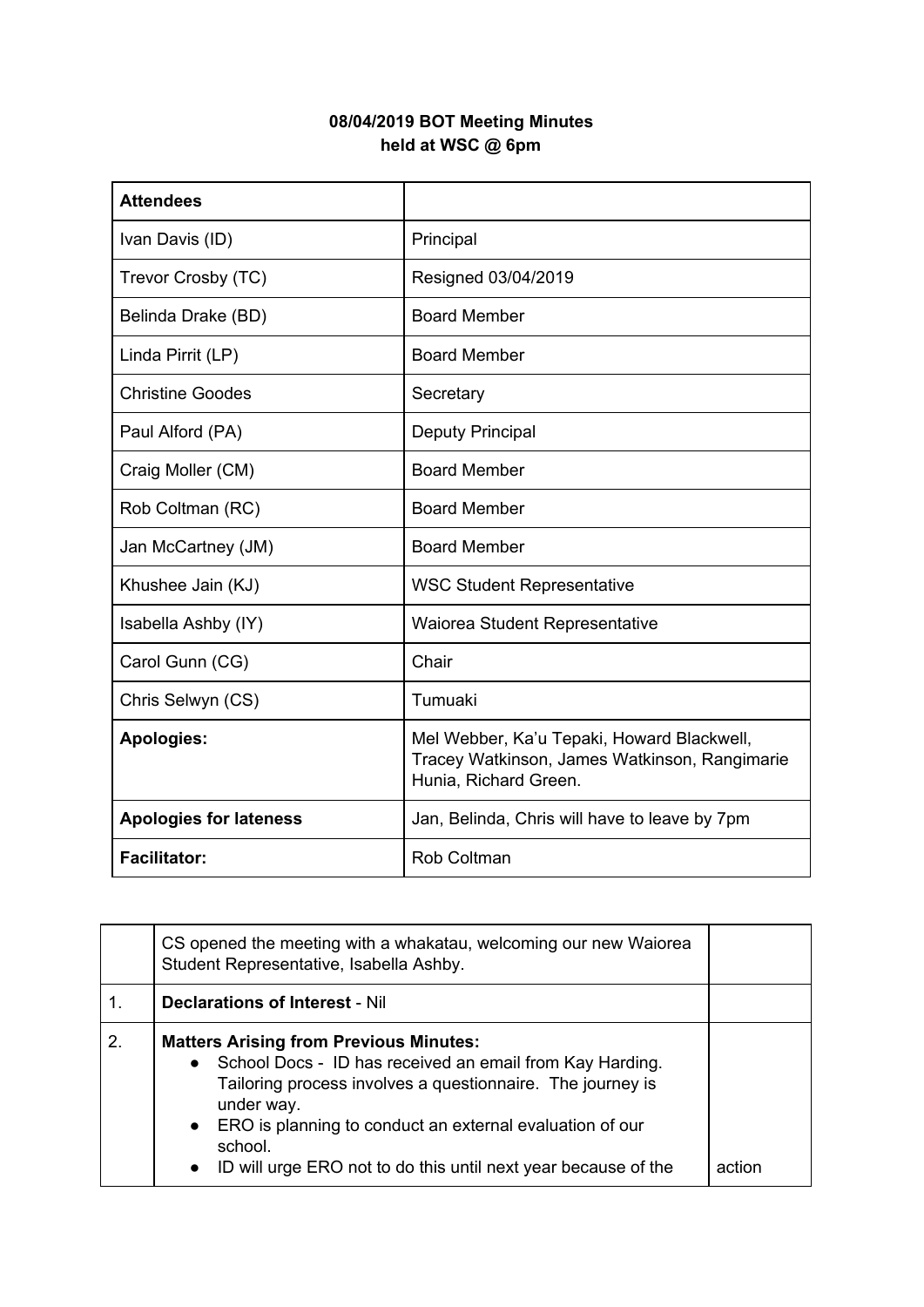|    | shift into the new school. CG will draft some words.<br>Tomorrow's Schools submissions - ID and PA have written<br>submissions. PA has received a letter back from the Minister.<br>There will be a revised document released by the Minister and<br>$\bullet$<br>there will be more consultation.<br>The panel has held 90 meetings across the country.<br>$\bullet$<br>• The Horison Plan has happened.<br>Scholarship letters have been done.<br>$\bullet$<br>Resolution: Rob Coltman moved that the minutes were accurate.<br>(Rob Coltman/Ivan Davis - passed by consensus).                                                                                                                                                                                                                                                                                                                                                                                                                                                                                                                                                                                                                                                                                                                                                                                                                                                                                                                                                                                                                                                                                                                                                                                                                                                                                                                                                                                          |        |
|----|----------------------------------------------------------------------------------------------------------------------------------------------------------------------------------------------------------------------------------------------------------------------------------------------------------------------------------------------------------------------------------------------------------------------------------------------------------------------------------------------------------------------------------------------------------------------------------------------------------------------------------------------------------------------------------------------------------------------------------------------------------------------------------------------------------------------------------------------------------------------------------------------------------------------------------------------------------------------------------------------------------------------------------------------------------------------------------------------------------------------------------------------------------------------------------------------------------------------------------------------------------------------------------------------------------------------------------------------------------------------------------------------------------------------------------------------------------------------------------------------------------------------------------------------------------------------------------------------------------------------------------------------------------------------------------------------------------------------------------------------------------------------------------------------------------------------------------------------------------------------------------------------------------------------------------------------------------------------------|--------|
| 3. | <b>Finance:</b><br>Our deficit is much less than previously thought at the<br>beginning of the year.<br>AOG stationery has saved us \$10,000 so far.<br>$\bullet$<br>International students - Joanne is planning four trips this year<br>$\bullet$<br>to attend conferences overseas<br><b>Fundraising Proposals</b><br>Fundraising - the paper written and tabled is purely a model and<br>$\bullet$<br>has no input from PAG or Waiorea at this stage and is looking<br>at a multidimensional model.<br>At a board level we do not understand how the fundraising<br>helps the school and how it is targeted. In light of a new board<br>we need to know this.<br>Funding is required for a range of projects this year and going<br>$\bullet$<br>forward. We need to begin engaging in a range of fundraising<br>activities to begin to meet these needs.<br>The board is requested to note this approach.<br>$\bullet$<br>RC has touched base with Gordon Ikin of WSC Development<br>Trust. There is no further advance in generating solutions but<br>he is keen to peruse a fundraising opportunity.<br>Our FFE budget appears to be stretched to the limit. We ask<br>the question how well does our exterior match our interior? We<br>might have to transfer some of our old furniture into the new<br>build.<br>HB has suggested a structure with different teams working on<br>$\bullet$<br>different projects with some linkage.<br>The Finance Committee will provide the board oversight.<br>As a board, are we still following our old policy? Policy<br>$\bullet$<br>Committee to look at revising the Fundraising Policy.<br>Resolution: The funding approach set out in the Finance<br>Committee's paper of 08/04/2019 is noted by the Board and is<br>referred to the Policy Committee for consideration of a review and<br>a report to the Board with timing to be as proposed by Finance<br>Committee. (Rob Coltman/Carol Gunn - passed by consensus) | action |
|    |                                                                                                                                                                                                                                                                                                                                                                                                                                                                                                                                                                                                                                                                                                                                                                                                                                                                                                                                                                                                                                                                                                                                                                                                                                                                                                                                                                                                                                                                                                                                                                                                                                                                                                                                                                                                                                                                                                                                                                            |        |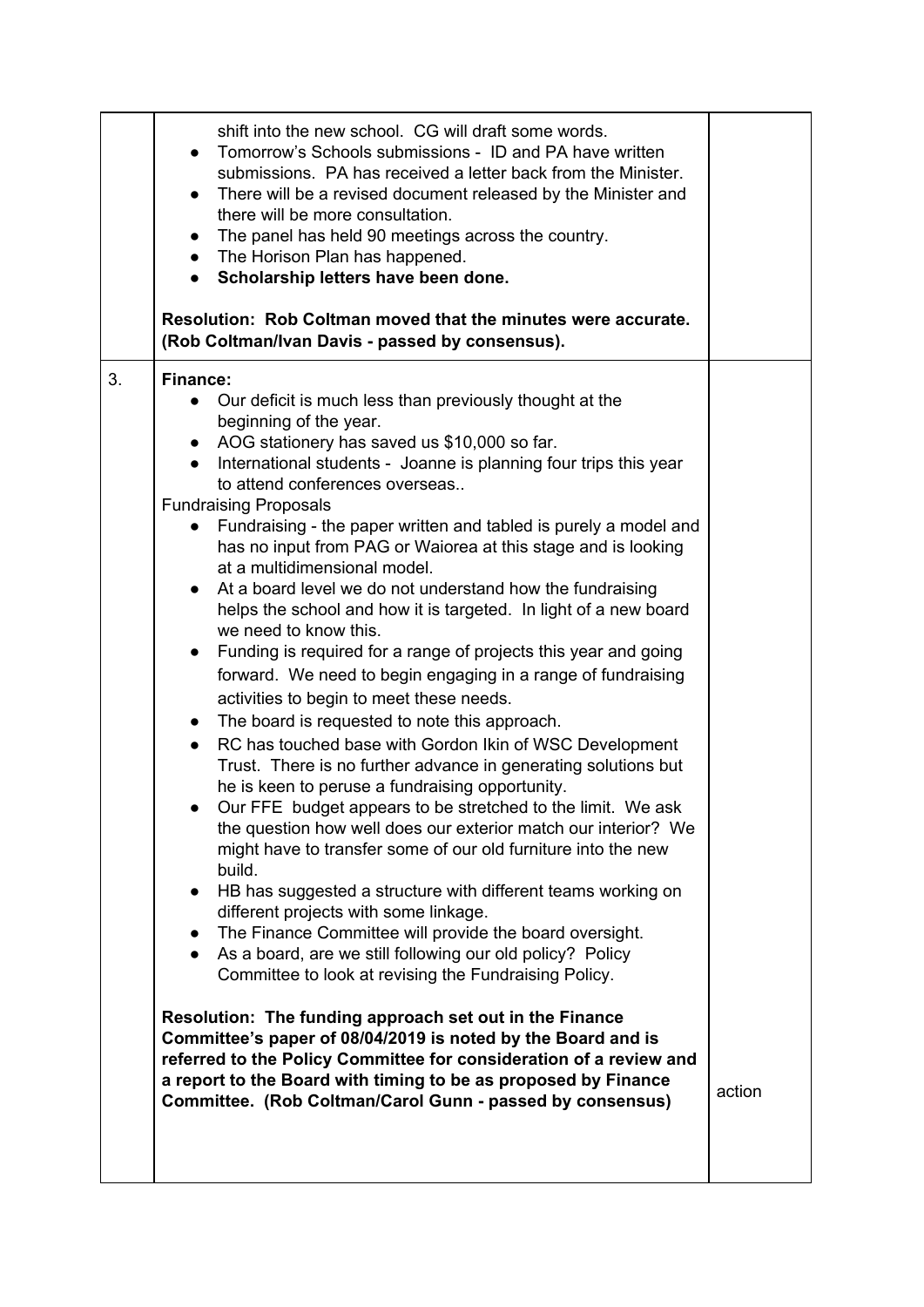|      | <b>Fundraising Policy</b><br>That the Fundraising Policy be sent to the Policy Committee for<br>the consideration of a review but this needs to contemplate the<br>wishes and thoughts of other stakeholders from the school.<br>• As the policy goes through, staff will be involved in the<br>consultation.<br>Annual Report:<br>• Still needs to be audited. It is in draft form.<br>Resolution: We have received the draft Annual Report and this<br>has been sent to the auditors. (Rob Coltman/Carol Gunn - passed<br>by consensus).<br>The draft annual financial report is received by the Board and is to<br>be sent to the auditors |  |
|------|-----------------------------------------------------------------------------------------------------------------------------------------------------------------------------------------------------------------------------------------------------------------------------------------------------------------------------------------------------------------------------------------------------------------------------------------------------------------------------------------------------------------------------------------------------------------------------------------------------------------------------------------------|--|
| 4.   | <b>Acknowledge and thank Trevor Crosby:</b><br>Trevor Crosby has resigned from the board in order to be able<br>to fulfil his role of Kaiawhina (returning officer) for Nga Puna o<br>Waōrea for the 2019 triennial election.<br>• CG said words do not convey our gratitude for the 18 years of<br>work that Trevor has done for the board.<br>CS presented Trevor with a pounamu which all members of the<br>meeting held. He thanked Trevor for all the years of guidance<br>as a board member. Trevor replied.                                                                                                                            |  |
| 5.   | <b>Celebration of Living Wage Accreditation &amp; Co-governance:</b><br>CG acknowledged the work undergone to bring the<br>co-governance to fruition and acknowledged the leadership of<br>this.<br>CG also noted our accreditation and adoption for paying the<br>living wage.                                                                                                                                                                                                                                                                                                                                                               |  |
| 7.15 | <b>Break</b>                                                                                                                                                                                                                                                                                                                                                                                                                                                                                                                                                                                                                                  |  |
| 6.   | <b>Election Process:</b><br>With co-governance the WSC constitution is dissolved and in<br>regard to this there will be two processes that will occur for the<br>election.<br>There will be a kaiawhina process for Nga Puna o waiorea and<br>$\bullet$<br>an election for WSC.<br>• TC tabled a document which explained the kaiawhina selection.<br>If we use an outside company for our election processes the<br>costs will be more.                                                                                                                                                                                                      |  |
|      | Resolution: RC proposes that Trevor Crosby be nominated for<br>both the election and selection processes. (Rob Coltmand/Ivan<br>Davis - passed by consensus)                                                                                                                                                                                                                                                                                                                                                                                                                                                                                  |  |
|      | Trevor Crosby is nominated and appointed as kaiawhina for Nga                                                                                                                                                                                                                                                                                                                                                                                                                                                                                                                                                                                 |  |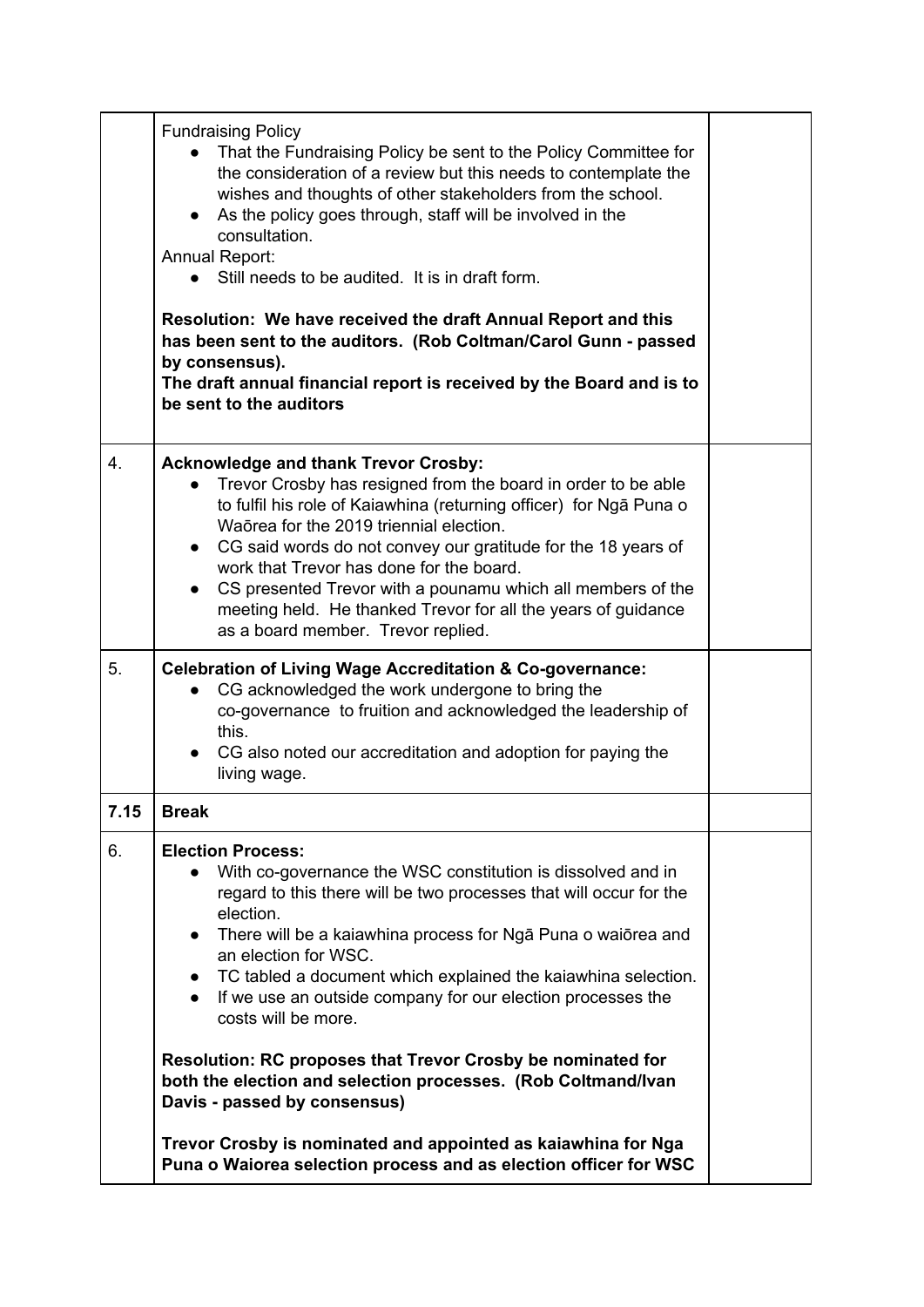**election process** • There was discussion around staggered/three yearly elections **Resolution: Carol Gunn moved that we confirm that at the next WSC election we will have positions for 5 parent elected trustees. (Chair proposed - passed by consensus) The next WSC election will have positions for five parent elected trustees Resolution: Carol Gunn moved that we confirm that 3 whanau will be selected representative from Nga Puna o Waiorea whanau. (Chair proposed - passed by consensus) The next Nga Puna o Waiorea selection will have positions for three whanau selected trustees** ● With staggered elections you have a bit of instability with induction etc. In reality if board members are choosing to restand again they generally get elected again. Discussion ensued around this. ● CM would welcome a more disciplined approach to induction. **Resolution: Carol Gunn moved that we will continue with a staggered election cycle so that in the coming election we will hold two parallel elections. In the WSC elections there will be 3 candidates each standing for 3 years and in the other election there will be 2 candidates each standing for a term of 18 months. (Chair proposed - passed by consensus) There will be a staggered election/selection cycle for WSC/Nga Puna o Waiorea Board trustees so that in the coming Board election there will be two parallel elections. The WSC election to involve five parent elected trustees with three of those elected being candidates each standing for three years and with two of those elected being candidates each standing for a term of 18 months. Resolution: Carol Gunn affirmed that the selection of representatives from Nga Puna o Waiorea is also a staggered cycle with 2 selections being made for a 3 year term and 1 selection being made for an 18 month term. (Carol Gunn proposed - passed by consensus) The Nga Puna o Waiorea selection to involve three selected trustees with two of those selected candidates/trustees being selected for three years and with one of those selected candidates/trustees being selected for a term of 18 months**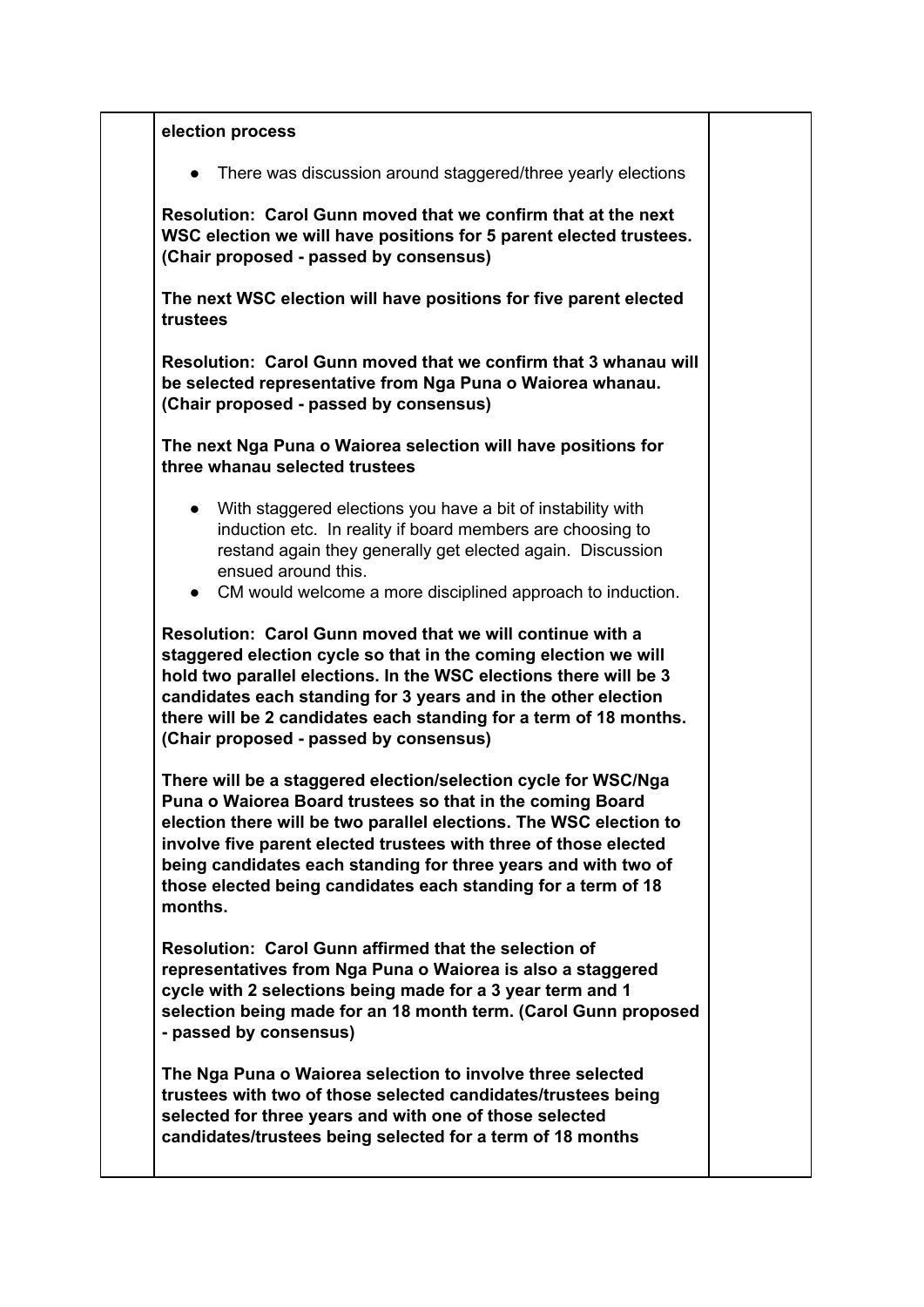| 7 <sub>1</sub> | <b>Principal's Report:</b><br>DS debriefed on the school tours for 2020 enrolment, living<br>wage accreditation, roll growth/capacity considerations and<br>submissions to the Tomorrow's Schools' Taskforce.<br>There is a meeting on 12 April at which it will be decided on our<br>$\bullet$<br>occupation date of the new buildings.<br>If the school does not have clarity after this meeting RC and JM<br>will write a letter to formalise the arrangement. If the date is not<br>when we expect to be able to occupy, we will set out our<br>expectations as a board.<br>DS will be in contact with board members re the outcome of the<br>12 April meeting and with a date to move into the new buildings.<br>We are interviewing for two new staff members. HOD Te Reo<br>and HOD Sports Academy.<br><b>Resolution:</b><br>Rob Coltman moved that we accept the Principal's Report dated<br>06/04/2019. (Rob Coltman/Jan McCartney - passed by consensus) | action |
|----------------|--------------------------------------------------------------------------------------------------------------------------------------------------------------------------------------------------------------------------------------------------------------------------------------------------------------------------------------------------------------------------------------------------------------------------------------------------------------------------------------------------------------------------------------------------------------------------------------------------------------------------------------------------------------------------------------------------------------------------------------------------------------------------------------------------------------------------------------------------------------------------------------------------------------------------------------------------------------------|--------|
| 8.             | <b>Analysis of Variance:</b><br>ID tabled the draft document.<br>NZQA final data will not be released until April 29.<br>This draft will be finalised by the next board meeting.<br>$\bullet$<br>Analysis of Variance to be an agenda item.                                                                                                                                                                                                                                                                                                                                                                                                                                                                                                                                                                                                                                                                                                                        | action |
| 9.<br>9.       | <b>Annual Plan:</b><br>Carol, Rangimarie and Ivan have met and put together a very<br>simple draft Annual Plan.<br>ID spoke to this tabled document saying his goal is to get this<br>down to a one page document.<br>ID is happy to receive any input in this Annual Plan.<br>Any comments on Focus 2019 to ID by end of this week.<br>This plan can be ratified electronically.<br><b>Gym Follow-up:</b>                                                                                                                                                                                                                                                                                                                                                                                                                                                                                                                                                         | action |
|                | RC noted that there is a group travelling to Rototuna on<br>Thursday this week. Rototuna is a four court mixed high<br>school.                                                                                                                                                                                                                                                                                                                                                                                                                                                                                                                                                                                                                                                                                                                                                                                                                                     |        |
| 10.            | Wrap-up:<br>Resolution: That the correspondence and all tabled reports<br>contained with the Board papers are accepted. (Rob<br><b>Coltman/Carol Gunn - passed by consensus)</b><br>Resolution: That the Health & Safety Minutes dated 03/04/2019 be<br>accepted. (Rob Coltman/Craig Moller - passed by consensus)                                                                                                                                                                                                                                                                                                                                                                                                                                                                                                                                                                                                                                                 |        |